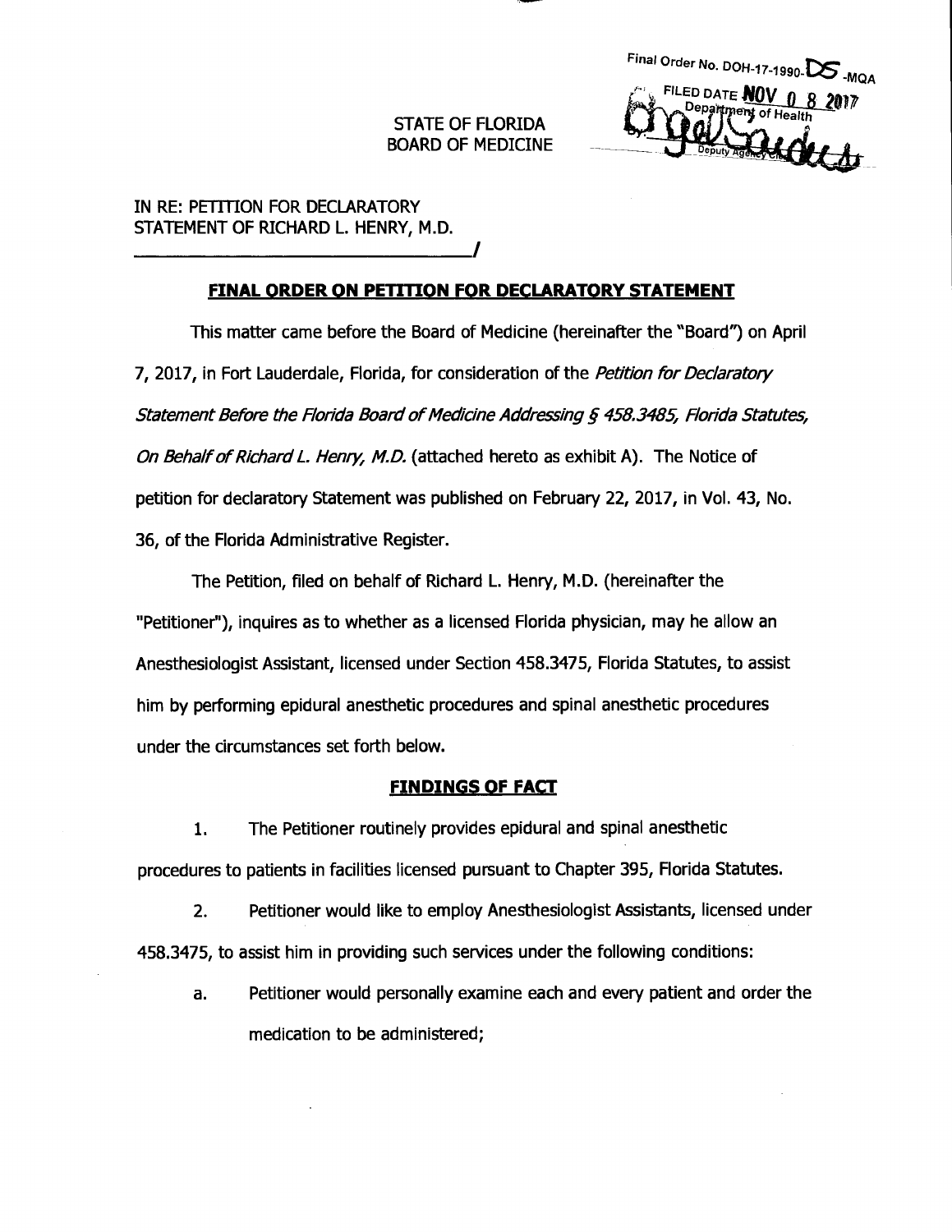- **b. Petitioner would directly supervise the administration of the medication by remaining in the same room as the Anesthesiologist Assistant performing the procedure.1**
- **c. Petitioner would verify the training and capability of the Anesthesiologist Assistant to provide such services.**

**d. Such precautions would be included in the protocol to be filed by the Petitioner in accordance with 458.3475(2), Florida Statutes.** 

## **CONCLUSIONS OF LAW**

**3. The Board of Medicine has authority to issue this Final Order pursuant to Section 120.565, Florida Statutes, and Rule 28-105, Florida Administrative Code.** 

**4. The Petition filed in this cause is in substantial compliance with the provisions of §120.565, Florida Statutes, and Rule 28-105.002, Florida Administrative Code.** 

**5. For purposes of determining standing in this matter, the individual Petitioner, an allopathic physician licensed pursuant to Chapter 458, Florida Statutes, is a substantially affected person.** 

**6. On March 13, 2017, the Florida Association of Nurse Anesthetists (hereinafter "FANA") and the Florida Academy of Anesthesiologist Assistants' (hereinafter "FAAA") each filed motions to intervene as parties in this proceeding. On March 8, 2017, the Florida Society of Anesthesiologists, Inc. (hereinafter "FSA"), filed a** 

**<sup>1</sup> During the hearing in this matter before the Board on April 7, 2017, the Petitioner, Dr. Henry, clarified that it was his intent to be in the same room as the anesthesiologist assistant when the procedures at issue were to be performed.**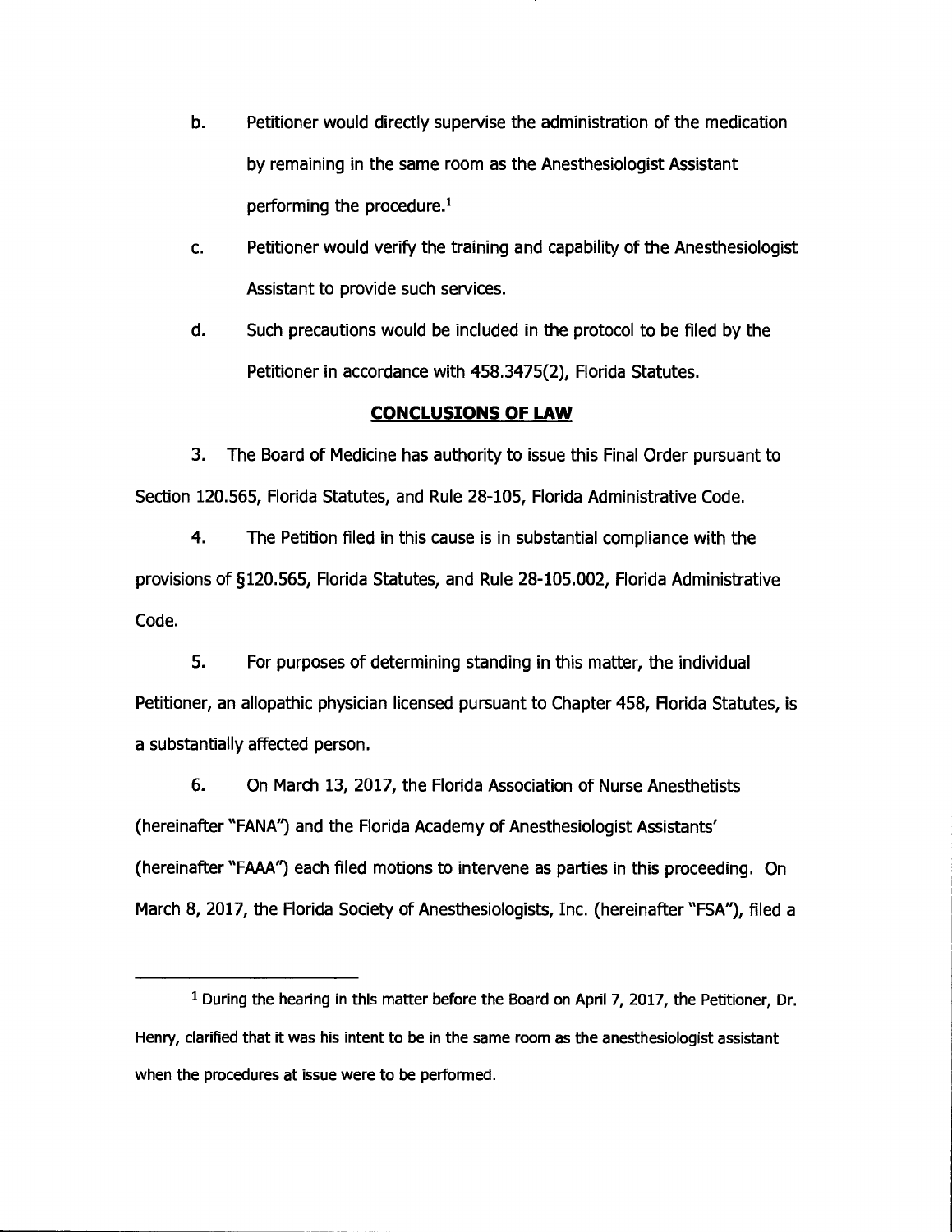**motion to intervene as a party in this proceeding. The Petitioner did not object to any of the motions to intervene, and therefore, all three motions were granted.** 

**7. Section 458.3475(3)(a)7., Florida Statutes (2016), reads as follows:** 

**(3) An anesthesiologist assistant may assist an anesthesiologist in developing and implementing an anesthesia care plan for a patient. In providing assistance to an anesthesiologist, an anesthesiologist assistant may perform duties established by rule by the board in any of the following functions that are included in the anesthesiologist assistant's protocol while under the direct supervision of an anesthesiologist:** 

 $\cdots$ 

**7. Assist the supervising anesthesiologist with the performance of epidural anesthetic procedures and spinal anesthetic procedures.** 

**8. The ultimate issue at hand is whether the performance of epidural anesthetic procedures and spinal anesthetic procedures by an anesthesiologist assistant, under the circumstances set forth above, constitute "assisting" the anesthesiologist as contemplated in Section 458.3475(3)(a)7., Florida Statutes. The Board concludes that it does.** 

**9. The Board is of the opinion that the term "assist," within the context of Section 458.3475(3)(a)7., Florida Statutes, would allow an anesthesiologist assistant to perform epidural anesthetic procedures and spinal anesthetic procedures him or herself as long as Dr. Henry is in the same room where the procedures are being performed and the rest of the conditions set forth in paragraphs 1. a-d of this order are met.** 

**10. The Board's response to this Petition addresses solely the question propounded by the Petitioner and only addresses issues regarding the practice of medicine. The Board's conclusion is based solely on the Board's application of the factual circumstances outlined in the Petition and above, to the pertinent statutory and rule provisions set forth above.**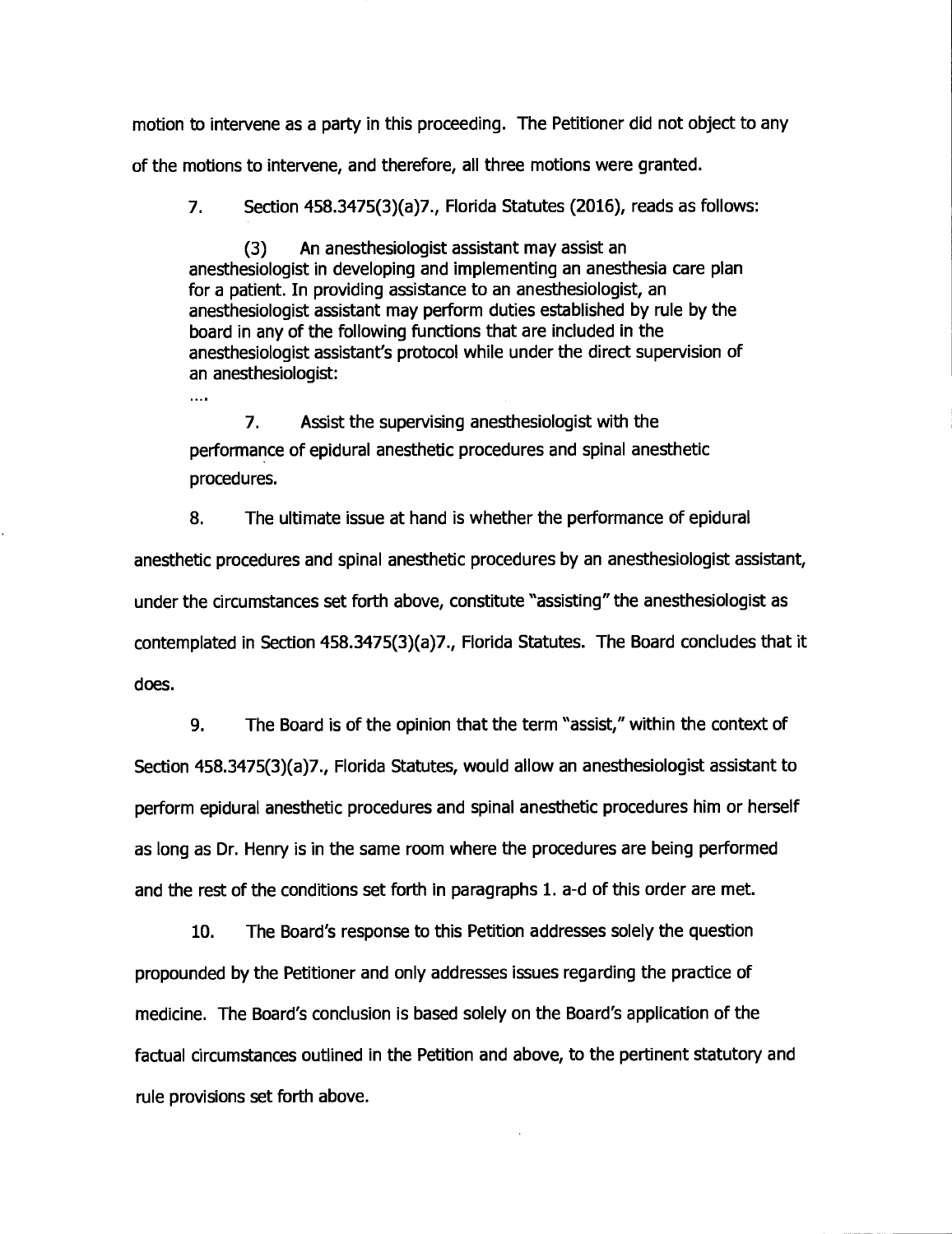This Final Order shall become effective upon filing with the Clerk of the

Department of Health.

**DONE AND ORDERED** this  $\frac{1}{4}$  day of  $\sqrt{\sqrt{2\pi}}$  2017.

### **BOARD OF MEDICINE**

Claudia Kemp, J.D., Exedutive Director For Magdalena Averhoff, M.D., Chair

## **NOTICE OF APPEAL RIGHTS**

Pursuant to Section 120.569, Florida Statutes, Petitioner is hereby notified that he may appeal this Final Order by filing one copy of a notice of appeal with the Clerk of the Department of Health and the filing fee and one copy of a notice of appeal with the District Court of Appeal within 30 days of the date this Final Order is filed.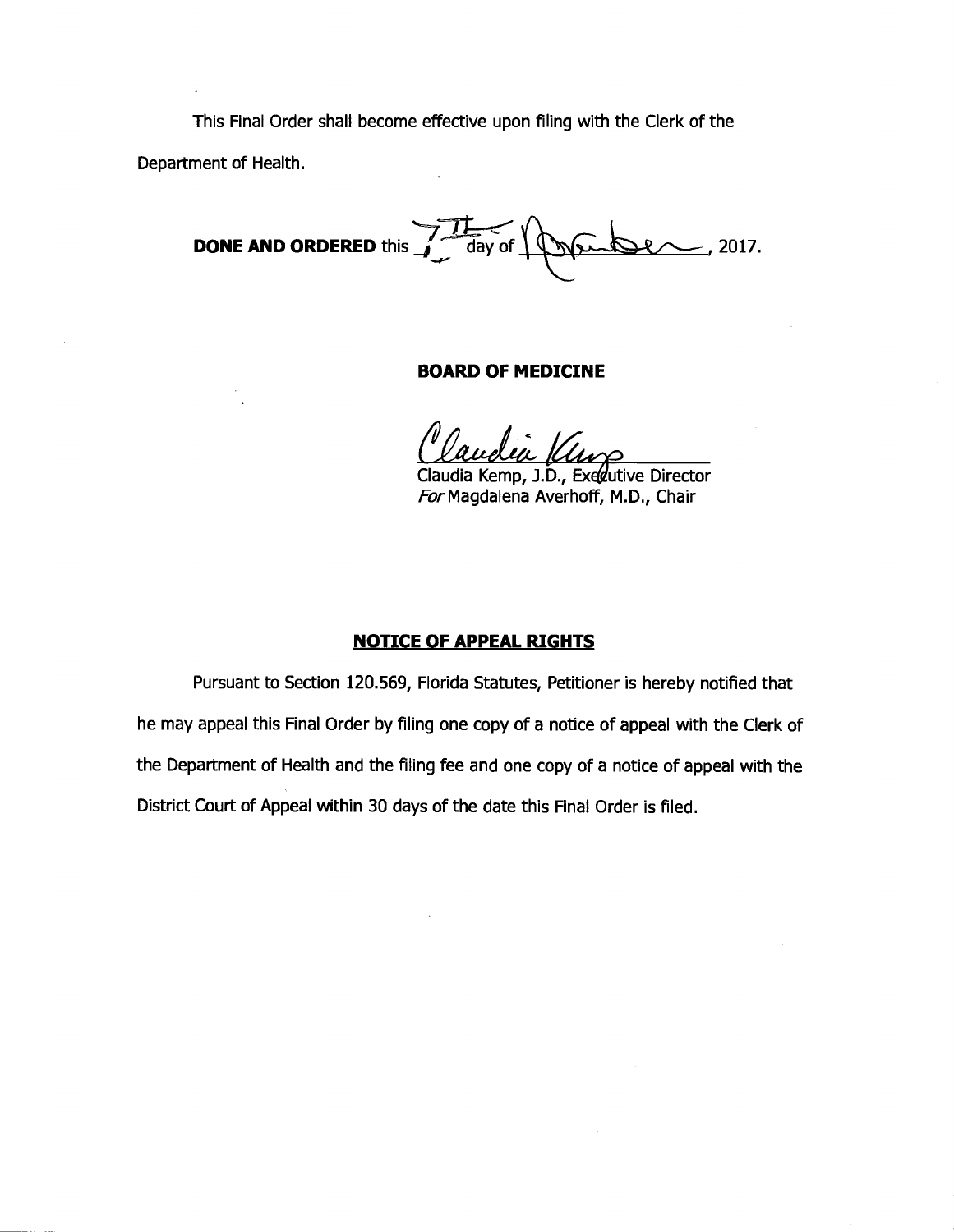## **CERTIFICATE OF SERVICE**

**I HEREBY CERTIFY that a true and correct copy of the foregoing has been furnished by email transmission to: Christopher L Nuland, Esquire, at nulandlaw©aol.com; to Glenn E. Thomas, Esquire at qthomas(allw-law.com; Steven**  Layer, M.D., at executiveoffice@fsahq.org; to Monica Rodriguez, Esquire, Rodriguez & Perry, P.A., at *monica@rplawfirm.com;* and to Edward A. Tellechea, Chief Assistant Attorney General, at Ed.Tellechea@myfloridalegal.com, on this **8W** day of **Navemper 2017.** 

Wanders

**Deputy Agency Clerk**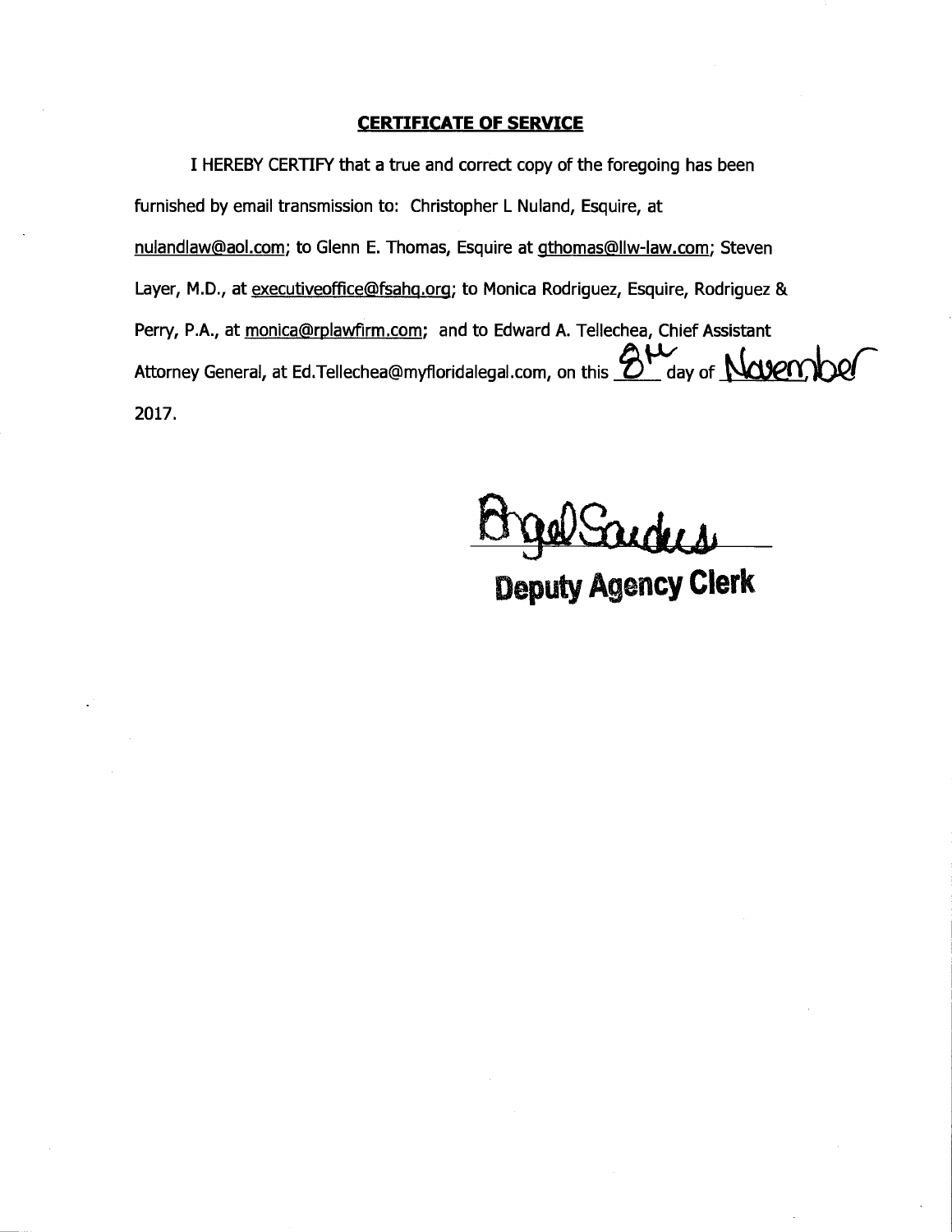# **STATE OF FLORIDA DEPARTMENT OF HEALTH BOARD OF MEDICINE**

**CLERK: FILED DEPARTMENT OF HEALTH DEPUTY CLERK Angel Sunders FEB 2 0 2017** 

**DATE:** 

# **PETITION FOR DECLARATORY STATEMENT BEFORE THE FLORIDA BOARD OF MEDICINE ADDRESSING THE 458.3475, FLORIDA STATUES, ON BEHALF OF RICHARD L. HENRY, M.D.**

# **PETITION FOR DECLARATORY STATEMENT BEFORE THE FLORIDA BOARD OF MEDICINE**

**COMES NOW Petitioner, Richard L Henry, M.D., a physician licensed under Chapter 458 of the Florida Statutes (License # ME46736), by and through the undersigned counsel and pursuant to 120.565, Florida Statutes, and hereby petitions the Florida Board of Medicine (hereinafter the "Board") for a Declaratory Statement stating that the petitioner may allow a Anesthesiologist Assistant licensed under 458.3475 to assist the Petitioner by performing epidural anesthetic procedures and spinal anesthetic procedures under the circumstances set forth below:** 

**1. Petitioner is a Florida-licensed physician who is board-certified in Anesthesiology by the American Board of Anesthesiology. Petitioner's address, phone number and facsimile number are as follows: Tallahassee Memorial Hospital 1300 Miccosukee Road Tallahassee, FL 32308 Facsimile: (850) 385-0144 Telephone: (850) 385-0146**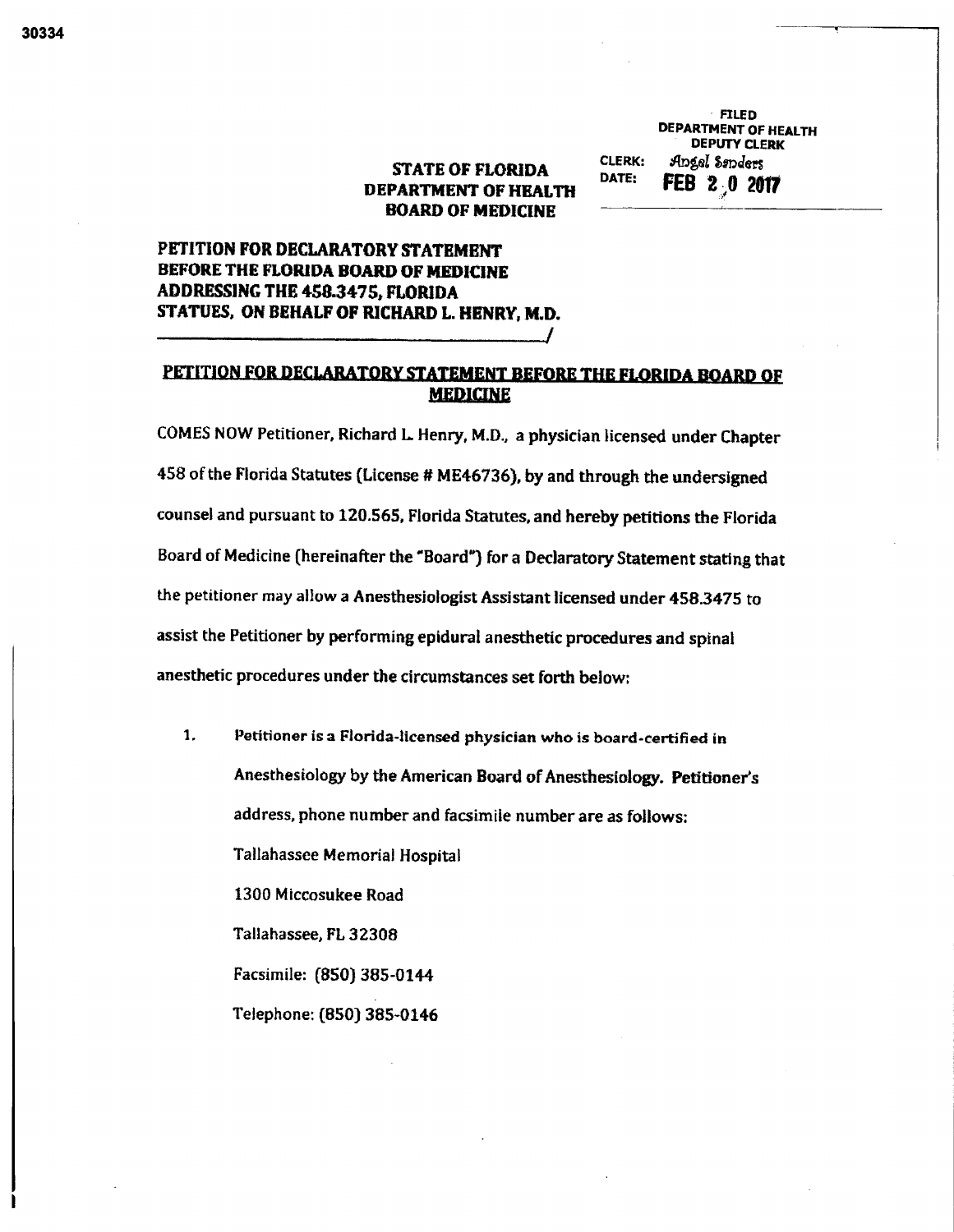**richhenry@msn.com** 

- **2. Petitioner's counsel's name, address, phone number, facsimile number, and email are as follows: Christopher L Nuland, Esq, 1000 Riverside Avenue, Suite 240, Jacksonville, FL 32204. (904) 355-1555/(904) 355- 1585. nulandlaw@aol.com.**
- **3. Petitioner routinely provides epidural and spinal anesthetic procedures to patients in facilities licensed pursuant to Chapter 395, Florida Statutes.**
- **4. Petitioner would like to employ Anesthesiologist Assistants, licensed under 458.3475, to assist him/her in providing such services under the following protocol;** 
	- **a. Petitioner would personally examine each and every patient and order the medication to be administered;**
	- **b. Petitioner would directly supervise the administration of the medication by remaining in the operating or obstetrical suite when the epidural or spinal anesthetic procedure is performed by the Anesthesiologist Assistant**
	- **c. Petitioner would verify the training and capability of the Anesthesiology Assistant to provides such services.**
	- **d. Such precautions would be included in the protocol to be filed by the Petitioner in accordance with 458.3475(2), Florida Statutes.**
- **5. Section 458.3475(3)(a)7 allows the AA to "assist the supervising anesthesiologist with the performance of epidural anesthetic procedures and spinal epidural procedures,"**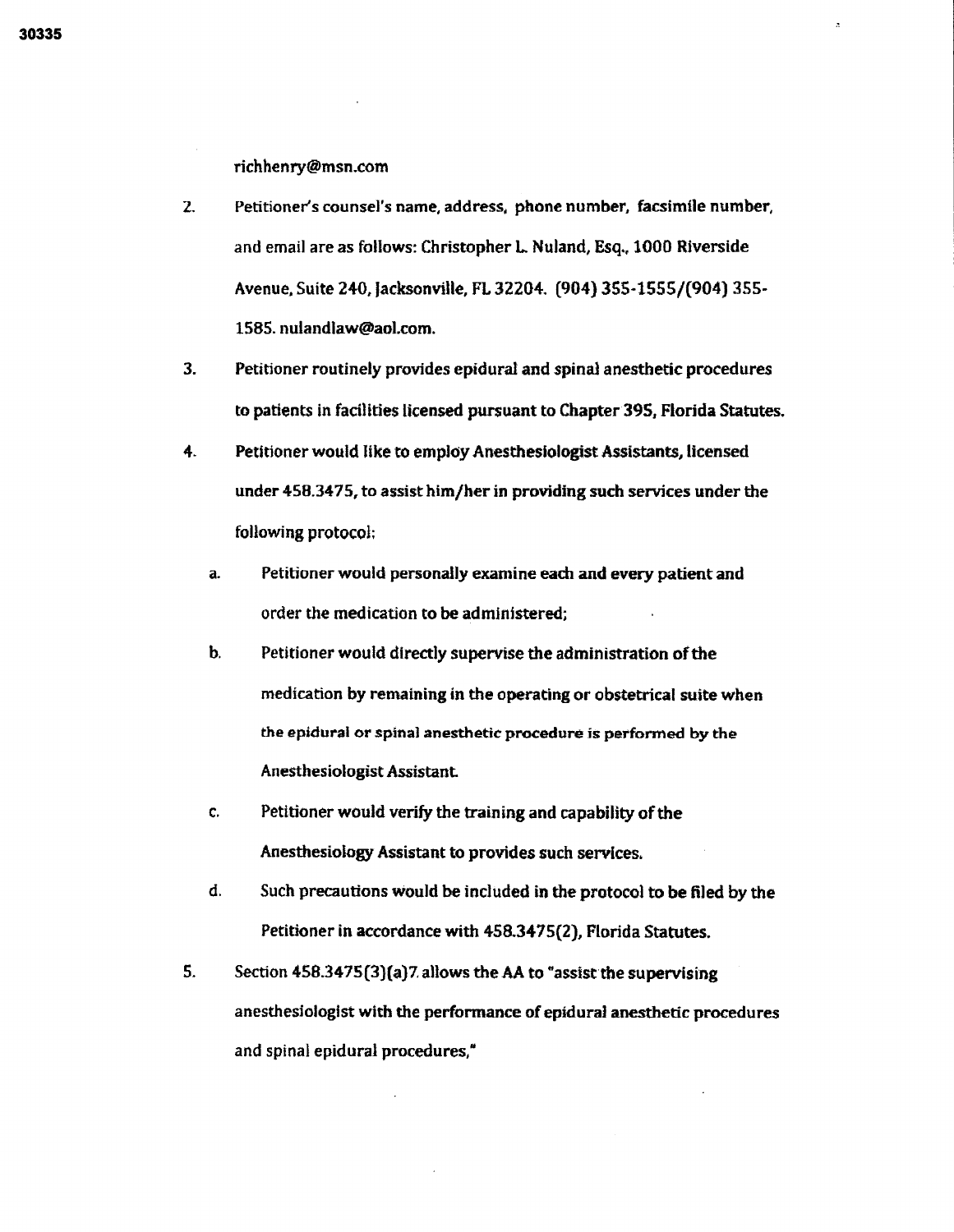- **6. it should be noted that the Supreme Court of Ohio, in interpreting identical language in the Ohio Anesthesiologist Assistant Statute, held that the term "assist" means "to carry out procedures requested by the supervising anesthesiologist, including epidural anesthetic procedures and spinal epidural procedures." See Hoffman v. State Medical Board of**  Ohio, **(Ohio, 2007)(Exhibit 1).**
- **7. Florida State senator Mike Fasano was an original sponsor of the 2005 bill would become the 458.3475, Florida Statutes, which authorized AA practice in this State. Mike Fasano, notified the Board of Medicine that it was his legislative intention, and that of his colleagues in the Florida Legislature, that AAs to able to personally perform "epidural anesthetic procedures and spinal epidural procedures." (Exhibit 2).**

**8. Based upon the above, a reasonable interpretation of the statute, coupled with the precautions to be taken by the Petitioner, support a finding that the Anesthesiologist Assistant, operating under the direct supervision of the board-certified anesthesiologist Petitioner, should be allowed "to carry out procedures requested by the supervising anesthesiologist, including epidural anesthetic procedures and spinal epidural procedures** 

**WHEREFORE, Petitioner, Richard L. Henry, M.D. respectfully requests that, pursuant to s. 120.565, Florida Statutes, the Board of Medicine issue a Declaratory Order finding that he/she may allow his/her Anesthesiology Assistants "to carry out procedures requested by the supervising anesthesiologist, including epidural**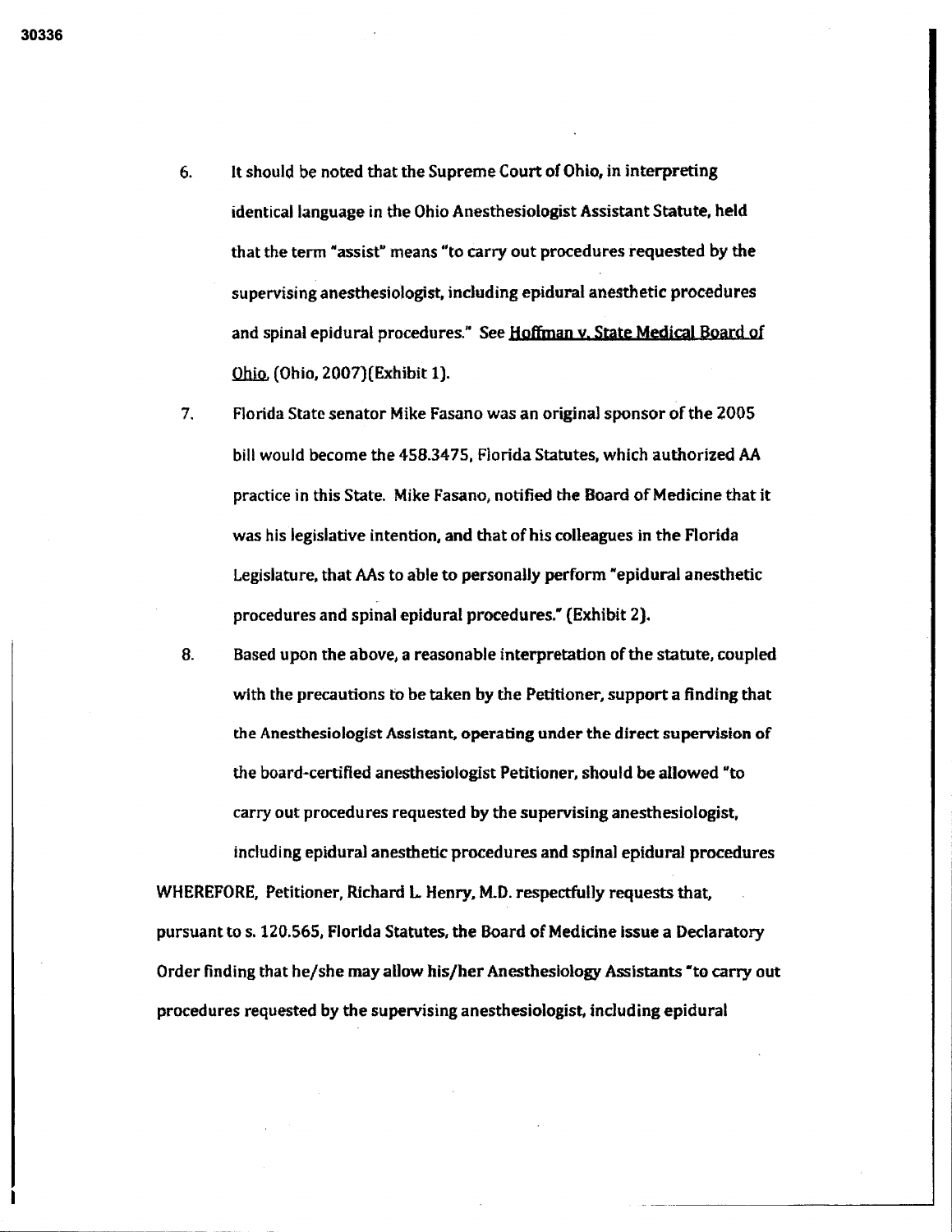**anesthetic procedures and spinal epidural procedures- pursuant to** *s.* **458.3475,** 

 $\tau_{\rm c} = 0$ 

Florida Statutes.

**Respectfully submitted this 17th day of February, 2017.** 

du ina

**Christopher L Nuland Florida Bar No.** 890332 Law Offices of Christopher L. Nuland, P.A. 1000 **Riverside Avenue, Suite 240 Jacksonville, FL 32204 (904) 355-1555/ fax (904) 355-1585 nulandlaw@aol.com**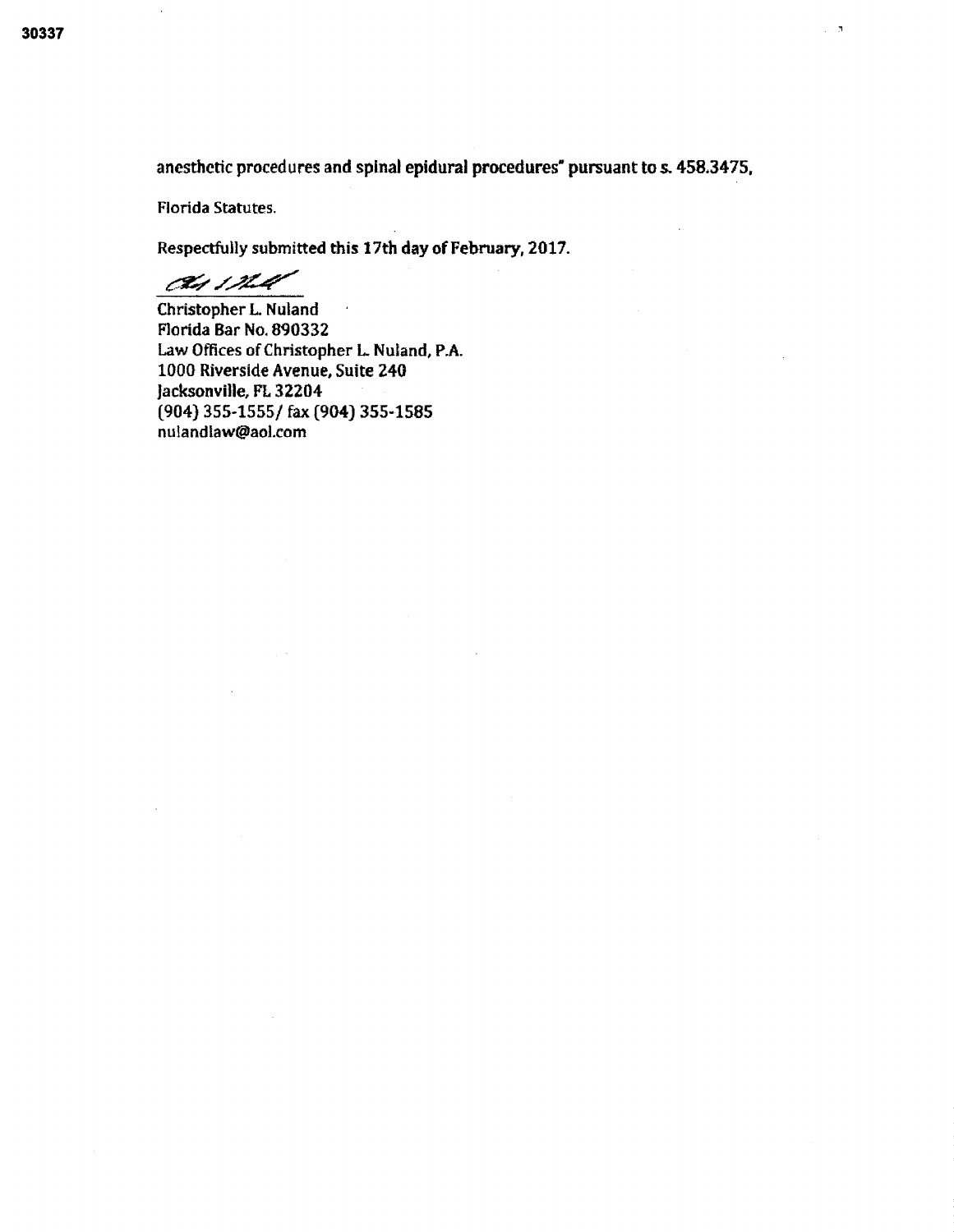## **Anesthesiologist Assistants May Perform Spinal, Epidural Procedures Under Proper Supervision**

# **2005-1754. Hoffman v. State Mod. Bd. of Ohio, 2007-Ohlo-2201.**

**Franklin App. No. 04AP-839, 2005-Ohio-3682. Judgment reversed. Moyer, C.J., Pfeifer, Lundberg Stratton, O'Connor, O'Donnell, Lanzinger and Cupp, JJ., concur. Opinion: n ' ' •** ,41.,t ' rnol ,jurt.01100.4(.iv? rod ••• chi (.4; idLit! 0 :` **2u**071 **2007- 011** 220 AAf  $\mathbf{C}'$ 

**Pleose note:** *Opinion summaries* **are** *prepared by the Office of Public Information for the general public and news media. Opinion summaries are not prepared for every opinion released by the Court: but Only for those cases considered noteworthy or of great public interest. Opinion summaries are not to be considered as official headaches or syllabi of Court opinions. The full text of this and other Court opinions from 1992 to the present are available online from the* 4., • 0' I ">. *In the Full Text search box, enter the eight-digit case number at the cop of this summary and click "Submit."* 

**(May 23, 2007) In a 7-0 decision announced today, the Supreme Court of Ohio held that an administrative rule barring anesthesiologist assistants from performing epidural and spinals procedures Is invalid because it conflicts with a state statute that allows assistants to perform such procedures under the supervision of an anesthesiologist. In arriving at its decision, which was authored by Justice Judith Ann Lanzinger, the Court concluded that, as used In R.C. 4760.09, the term "assist" means "to carry out procedures requested by the supervising anesthesiologist."** 

**The case involved a suit filed by Joseph Hoffman of Cleveland, a licensed anesthesiologist assistant, who sought a declaratory judgment and injunction to bar the State Medical Board of Ohio from enforcing an administrative rule adopted by the board in May 2003. The rule in question, O.A.C. 4731- 24-04(A), specifically prohibits anesthesiologist assistants from performing "epidural and spinal anesthetic procedures and Invasive medically accepted monitoring techniques.'** 

**The Franklin County Court of Common Pleas held that the contested rule was unenforceable because it conflicted with provisions of R.C. 4760.09, a state law enacted in 2000 that sets licensing requirements for anesthesiologist assistants and specifically authorizes practitioners to engage in**  various types of procedures. On review, the 10<sup>th</sup> District Court of Appeals reversed the trial court's **judgment, holding that the administrative rule and the statute were not in conflict, and ordered the lower court to enter a new declaratory judgment allowing the medical board to enforce its rule.**  Hoffman appealed the 10<sup>th</sup>District's decision, and the Supreme Court agreed to review the case.

**Writing far the Court in today's decision, Justice Lanzinger cited specific language in R.C. 4760.09 that authorizes licensed anesthesiologist assistants to "(a)ssist the supervising anesthesiologist with the implementation of medically accepted monitoring techniques," and to "(a)ssist the supervising anesthesiologist with the performance of epidural anesthetic procedures and spinal anesthetic procedures."** 

**" Because the administrative rule expressly prohibits anesthesiologist assistants from performing epidural or spinal anesthetic procedures—procedures that R.C. 4760.09(G) allows an anesthesiologist assistant to 'assist' In, the outcome of this case depends upon the meaning of the word 'assist,"' wrote Justice Lanzinger.** 

**She noted that there Is no definition of "assist" in R.C. Chapter 4760, but pointed to language in Section 4731-24-01(B) of the Ohio Administrative Code, the definitional section applicable to anesthesiologist assistants, which states that: "'Assist' Means to carry out procedures as requested by the supervising anesthesiologist, provided that the requested procedure is within the anesthesiologist assistant's training and scope of practice, is authorized by the practice protocol adopted by the supervising anesthesiologist, and is not prohibited by Chapter 4731 or 4760 of the Revised Code, or by any provision of Chapter 4731. of the Administrative Code."**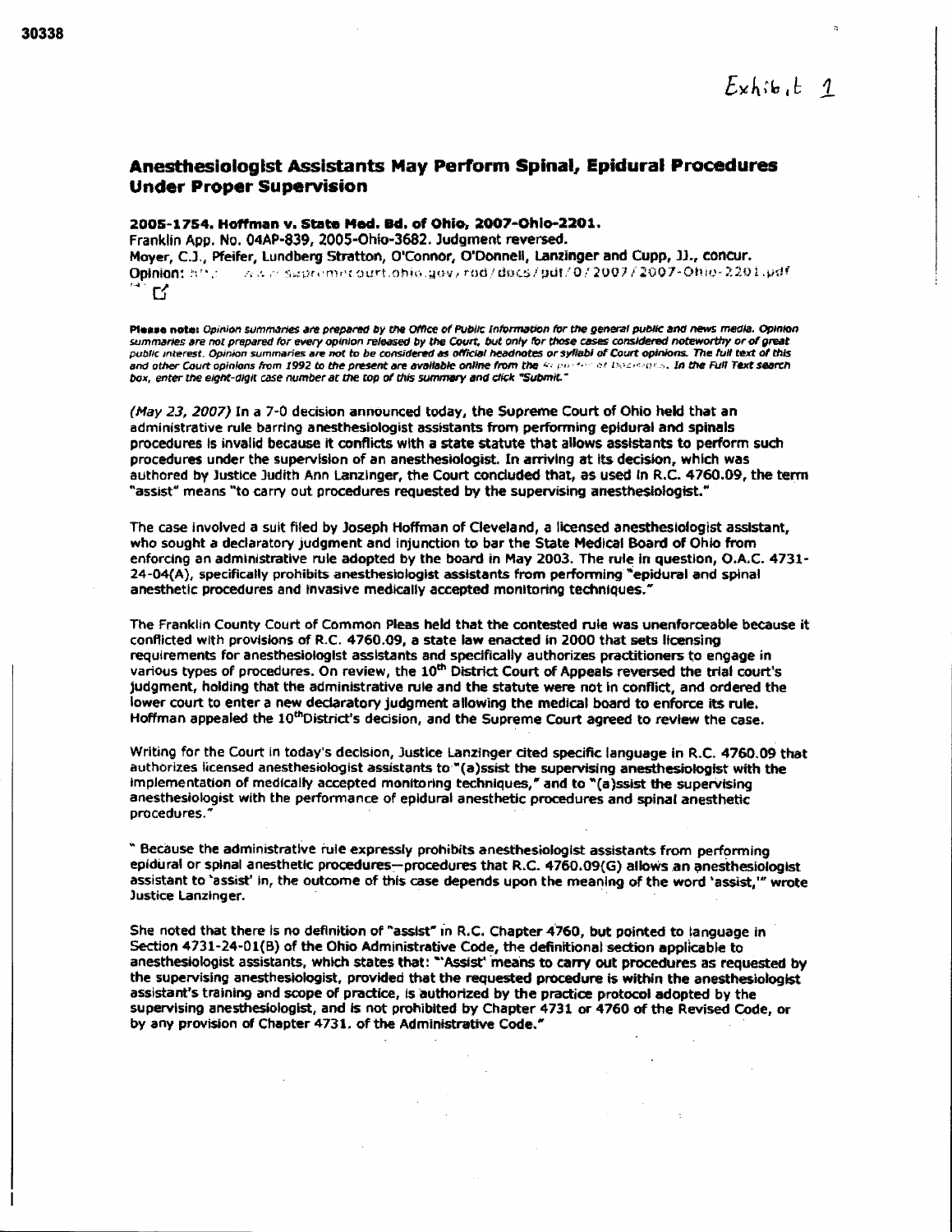**Applying the three tests set forth in that definition, Justice Lanzinger wrote that the administration of epidural and spinal anesthetics are procedures covered by the training regimen required for licensure as an anesthesiology assistant; that practice protocols allow assistants to administer anesthetics to patients in a hospital or ambulatory surgical facility "under the direct supervision and in the immediate**  presence" of an anesthesiologist "who is actively and directly engaged in the practice of medicine;" **and that no statutory prohibitions are imposed by B.C. Chapter 4731 or 4760 regarding the practices banned by the challenged administrative rule.** 

**In light of those findings, the Court rejected the medical board's argument that it should apply the general dictionary definition of "assist" to limit the role of anesthesiology assistants of \*aiding" a physician in the performance of epidural and spinal procedures. "(B)ecause the word 'assist' has a technical meaning in the field of anesthesiology, as demonstrated by Hoffman through his expert's affidavit and by the definition set forth in the Ohio Administrative Code, we believe that the General**  Assembly intended that technical meaning to apply," wrote Justice Lanzinger. "It is established law in **Ohio that [in construing statutes), where a word has a technical definition differing from its dictionary definition, it shall be construed according to the former."** 

**" Therefore, the statute permits anesthesiologist assistants to perform epidural and spinal anesthetic procedures provided that, pursuant to R.C. 4760.08, the assistants are directly supervised by an anesthesiologist," she concluded. "The term 'assist' as used in R.C. 4760.09 means 'to carry out procedures as requested by the supervising anesthesiologist.'... We emphasize that R.C. 4760.08 permits an anesthesiologist assistant to carry out epidural and spinal anesthetic procedures as requested by and performed under the direction of a supervising anesthesiologist who is physically present in the room. Without such direct supervision, performance of these procedures by an anesthesiologist assistant would violate the statute."** 

#### **Contacts**

**Stephen P. Carney, 614.466.8980, for the State Medical Board of Ohio.** 

**Marc S. Blubaugh, 614.223.9300, for Joseph Hoffman.**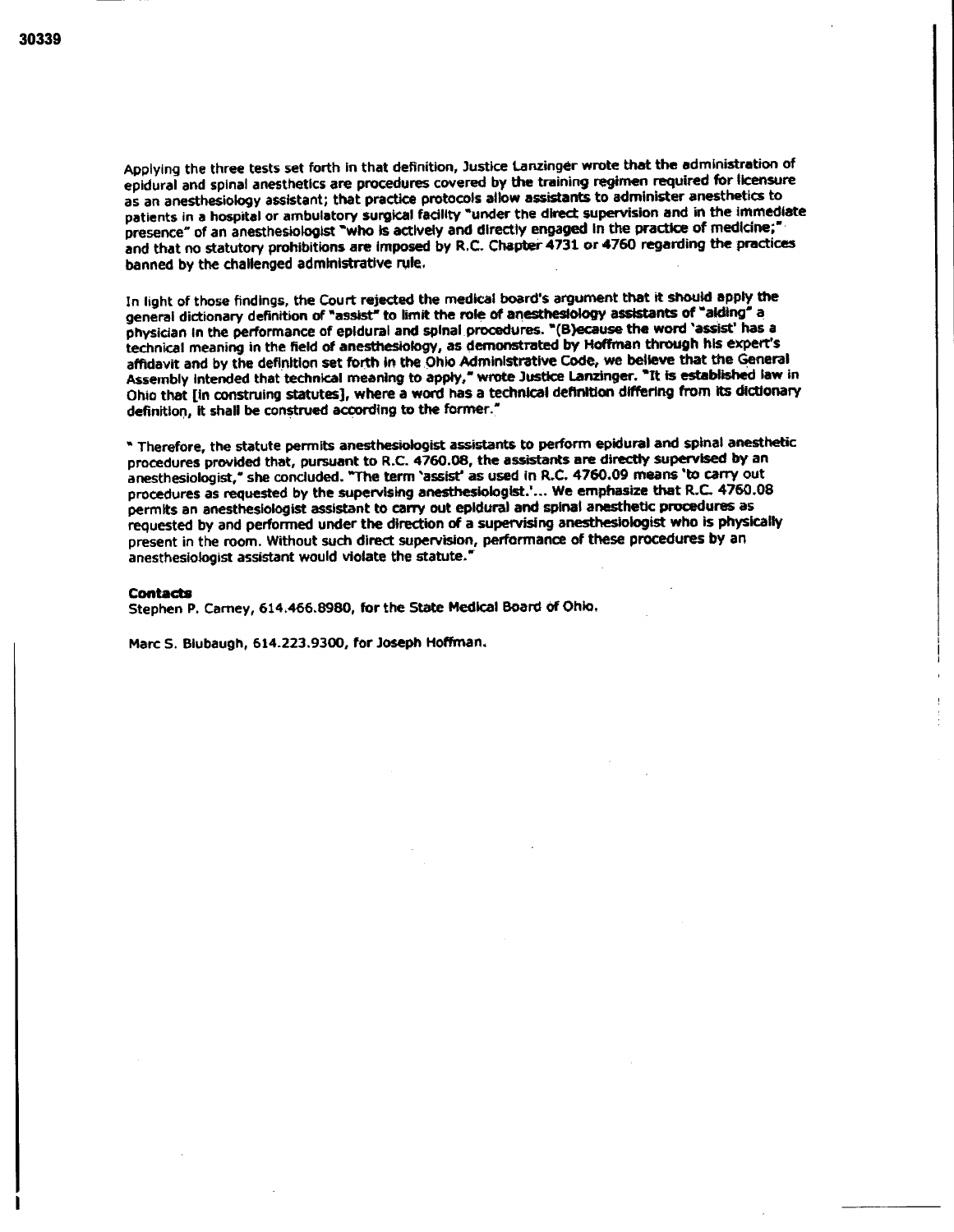$E$ chibit 2



October 20. 2015

Department of Health Florida Board of Medicine 4052 Bald Cypress Way Bin C-03 Tallahassee, Ft 32399-3253

Members of the Florida Board of Medicine and other interested parties:

Anesthesiology Assistants (AAs) have been licensed to practice in the state of Florida since July 1, 2004. Representative Bruce Kyle and I were the sponsors of the legislation (HB 579 and SB 626) which was signed into law by Governor Jeb Bush on June 17, 2004

AAs have become valuable members of the anesthesia care team, working under the direct supervision of physician anesthesiologists to provide procedure sedation and anesthesia for Floridians. Since their licensure was granted, they have been performing regional anesthesia including spinals and epidurals throughout the state. To my knowledge, there has never been a question before the Board of Medicine concerning their ability to do this, nor in the same 11 year span has an AA ever been disciplined before the Board

It has come to my attention that there has been some question as to whether or not AAs can personally perform regional anesthesia. As a sponsor of this legislation and subsequent law, I can assure you that we intended AAs to perform anesthesia according to their abilities, training, and per the protocol that they have submitted to the Board. As noted in this section of Florida Statute 458.375 Section (3)(a)(7):

## (3) PERFORMANCE OF ANESTHESIOLOGIST ASSISTANTS.—

(a) An anesthesiologist assistant may assist an anesthesiologist in developing, and implementing an anesthesia care plan for a patient. *In providing assistance to an anesthesiologist, an anesthesiologist assistant may perform duties established by rule by the board in any of the following functions* that ore included in the anesthesiologist assistant's protocol while under the direct supervision of an anesthesiologist:

> ingst o ÷.  $\mathbf{r}$ A BY

 $\sim$  1 1 1 1 1 1 1 1 1 1 1 1 1 1  $\sim$  $1147.00$   $\mu$   $\mu$   $\mu$   $\mu$   $\mu$